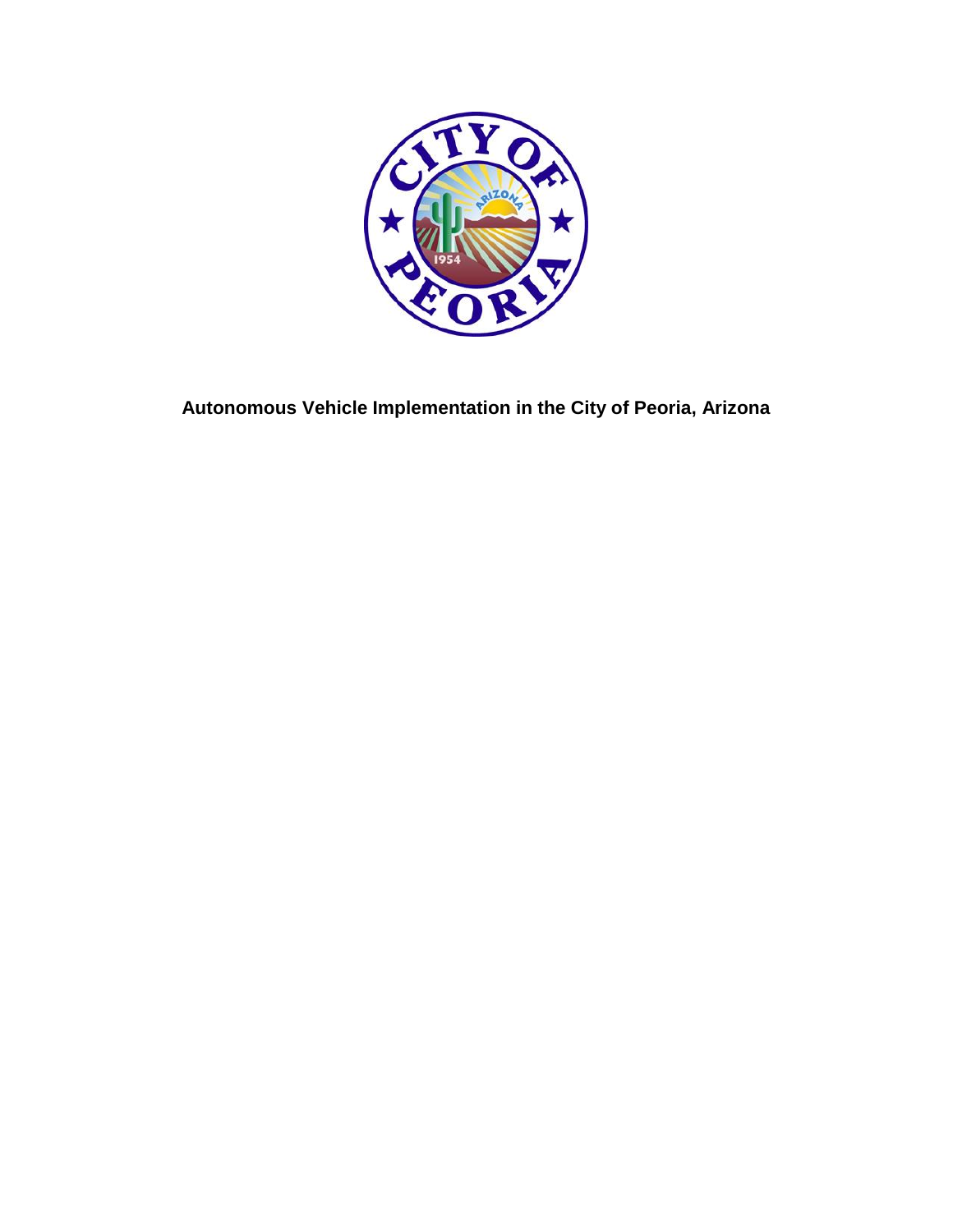# **Summary Table**

| <b>Project Name/Title</b>                           |                                    |
|-----------------------------------------------------|------------------------------------|
| Eligible Entity Applying to Receive Federal Funding | City of Peoria, Arizona            |
| (Prime Applicant's Legal Name and Address)          | 9875 North 85 <sup>th</sup> Avenue |
|                                                     | Peoria, Arizona 85345              |
| Point of Contact (Name/Title; Email; Phone          | <b>Cathy Colbath</b>               |
| Number)                                             | <b>Transit Manager</b>             |
|                                                     | Cathy.Colbath@peoriaaz.gov         |
|                                                     | 623-773-7993                       |
| Proposed Location (State(s) and Municipalities for  | City of Peoria, Arizona            |
| the Demonstration                                   |                                    |
| Proposed Technologies for the Demonstration         | Autonomous Vehicle                 |
| (briefly list)                                      | <b>Kiosks</b>                      |
|                                                     | <b>Phone Application</b>           |
| Proposed duration of the Demonstration (period of   | One Year                           |
| performance)                                        |                                    |
| <b>Federal Funding Amount Requested</b>             | \$750,000                          |
| Non-Federal Cost Share Amount Proposed, if          | \$150,000                          |
| applicable                                          |                                    |
| Total Project Cost (Federal Share + Non-Federal     | \$900,000                          |
| Cost Share, if applicable)                          |                                    |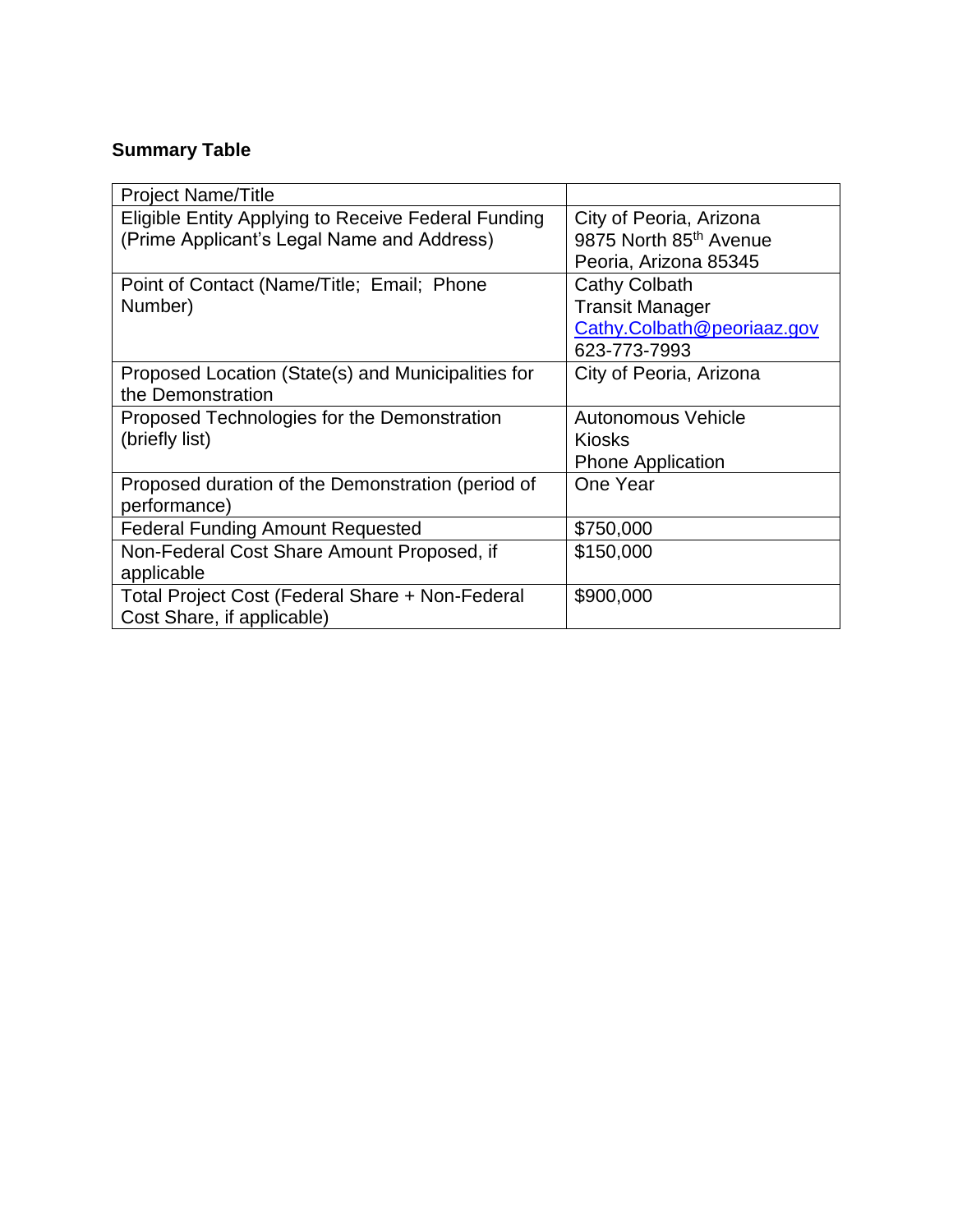## **Table of Contents**

| Part I: Project Narrative and Technical Approach                 |  |
|------------------------------------------------------------------|--|
|                                                                  |  |
|                                                                  |  |
|                                                                  |  |
|                                                                  |  |
| Part II: Management Approach, Staffing Approach and Capabilities |  |
|                                                                  |  |

# **Part III: Draft Data Management Plan Data Description……….….………………………………………………………………….17 Access Policies….………...………………………………………………...……………….19 Data Storage…..………..….………………………………………………………………….19 Part IV: Letters of Commitment Letter from supporting agencies ………………………..…See Separate Attachments**

| Part V: Application Standard Forms and Organizational Information |  |  |
|-------------------------------------------------------------------|--|--|
|                                                                   |  |  |
|                                                                   |  |  |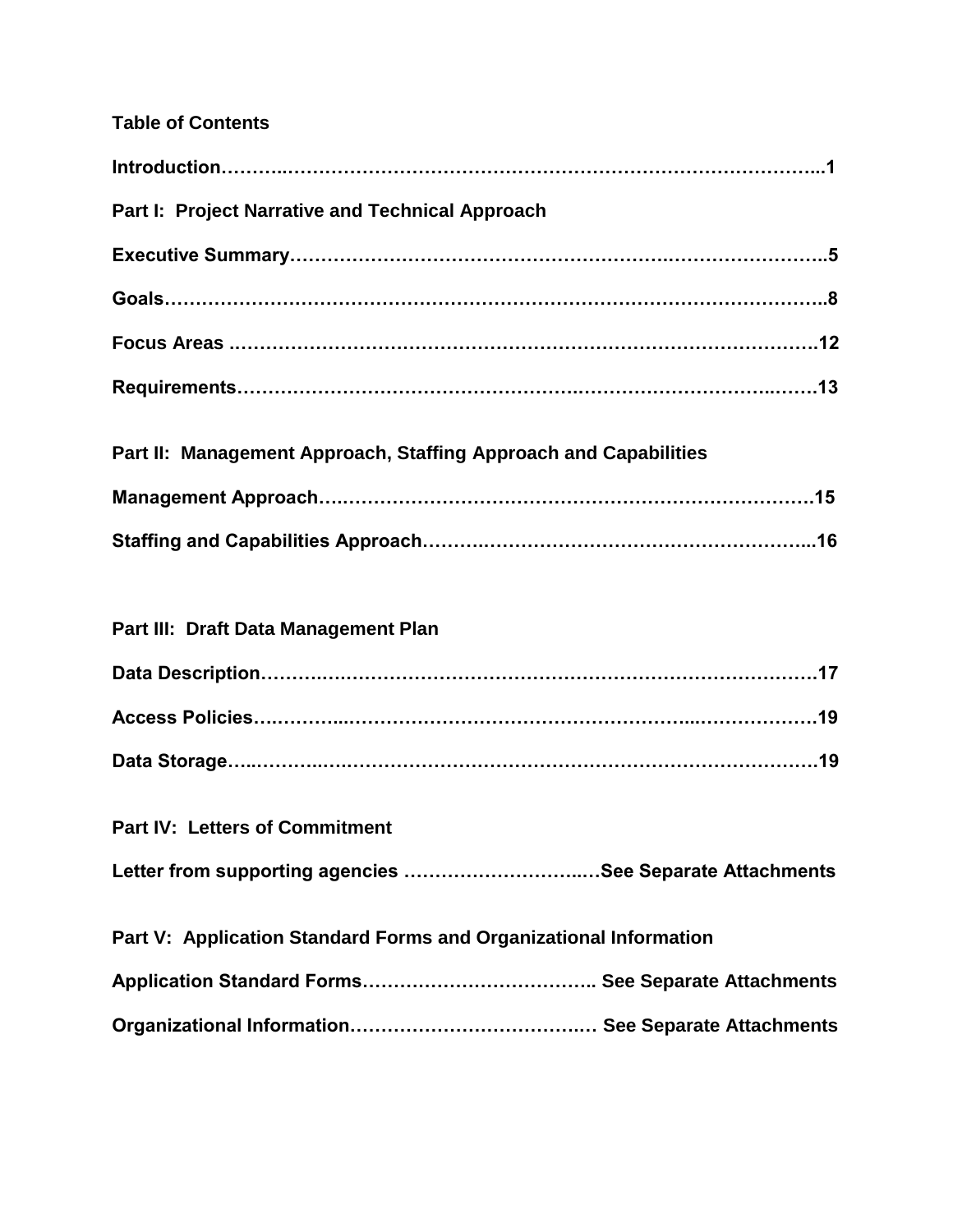| Part VI: Budget Detail                         |  |
|------------------------------------------------|--|
| General Budget………………………………………………………………………………20 |  |
|                                                |  |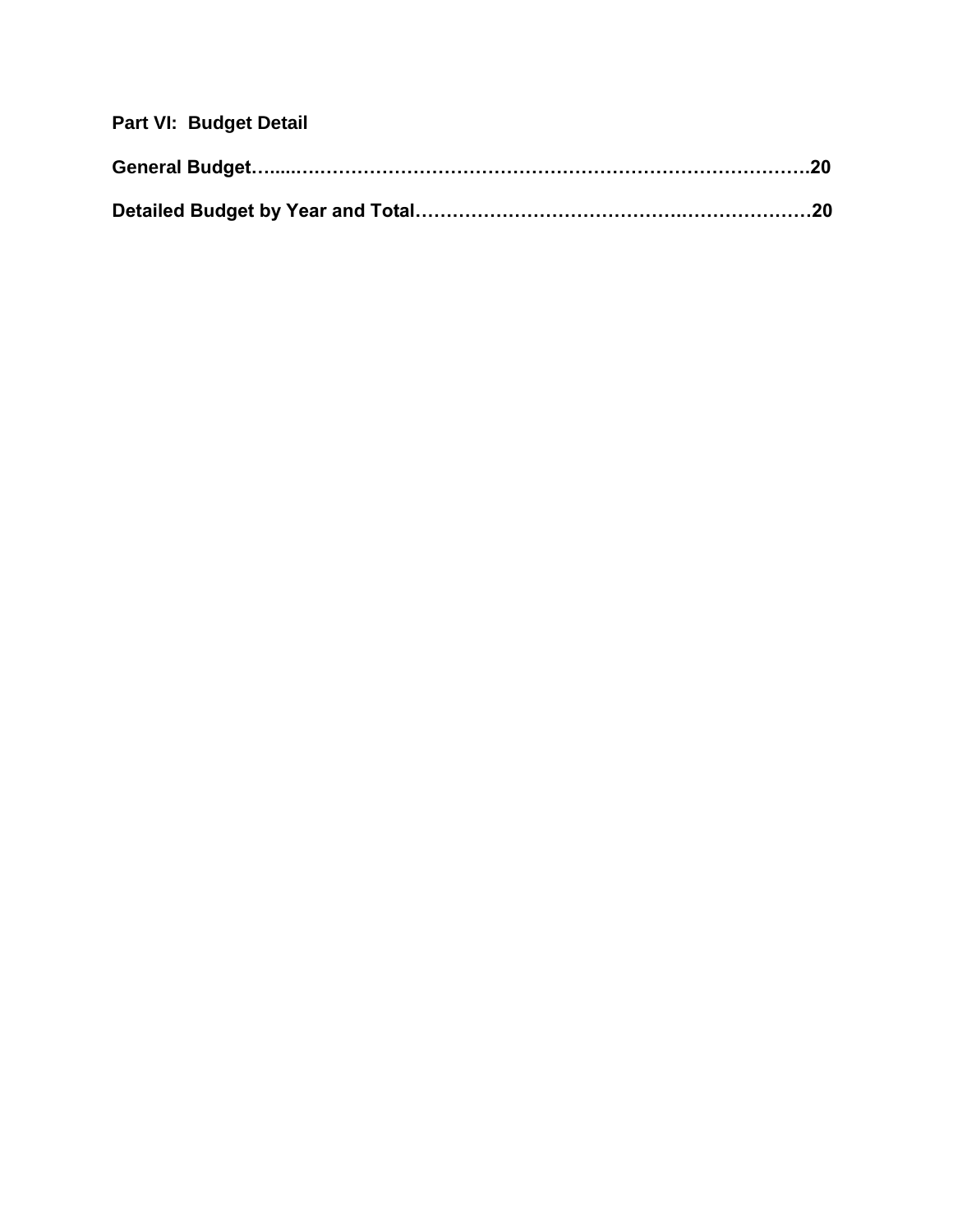#### **Part I: Project Narrative and Technical Approach**

#### **Introduction**

The City of *Peoria, Arizona* is a suburb of Phoenix, located in North West Maricopa County, and is the 6th largest city in Arizona for land area, and the 9th most populated city in Arizona. It is 179.1 square miles in size and it has a population of 171,000. In terms of ethnic composition, it is 18% Hispanic, 3% African American, 3% Asian and 76% Caucasian. Approximately 93% of the adult residents have graduated from high school, and 31% have a Bachelor's degree or higher. The median home value is \$230,400 and the median household income is \$69,589.

As a city, Peoria is always looking for innovative ways to enhance the services provided to our community. The City has worked hard to transform from a once sleepy community, with the majority of residents travelling outside of the city for work and recreation, to a Sports and Entertainment center in the Valley of the Sun, and, indeed, the entire State. This transformation has resulted in residents staying in Peoria for recreation and entertainment, while also successfully drawing visitors from across the globe for events including Major League Baseball spring training games held at the Peoria Sports Complex. Fewer residents commute out of the city for employment, and the city is now a destination point for tourists. In February of this year, Peoria was featured as a travel destination in USA Today.

The vision of the City of Peoria is for our team members to provide unmatched quality of life and excellent customer service for our community. The mission of the City of Peoria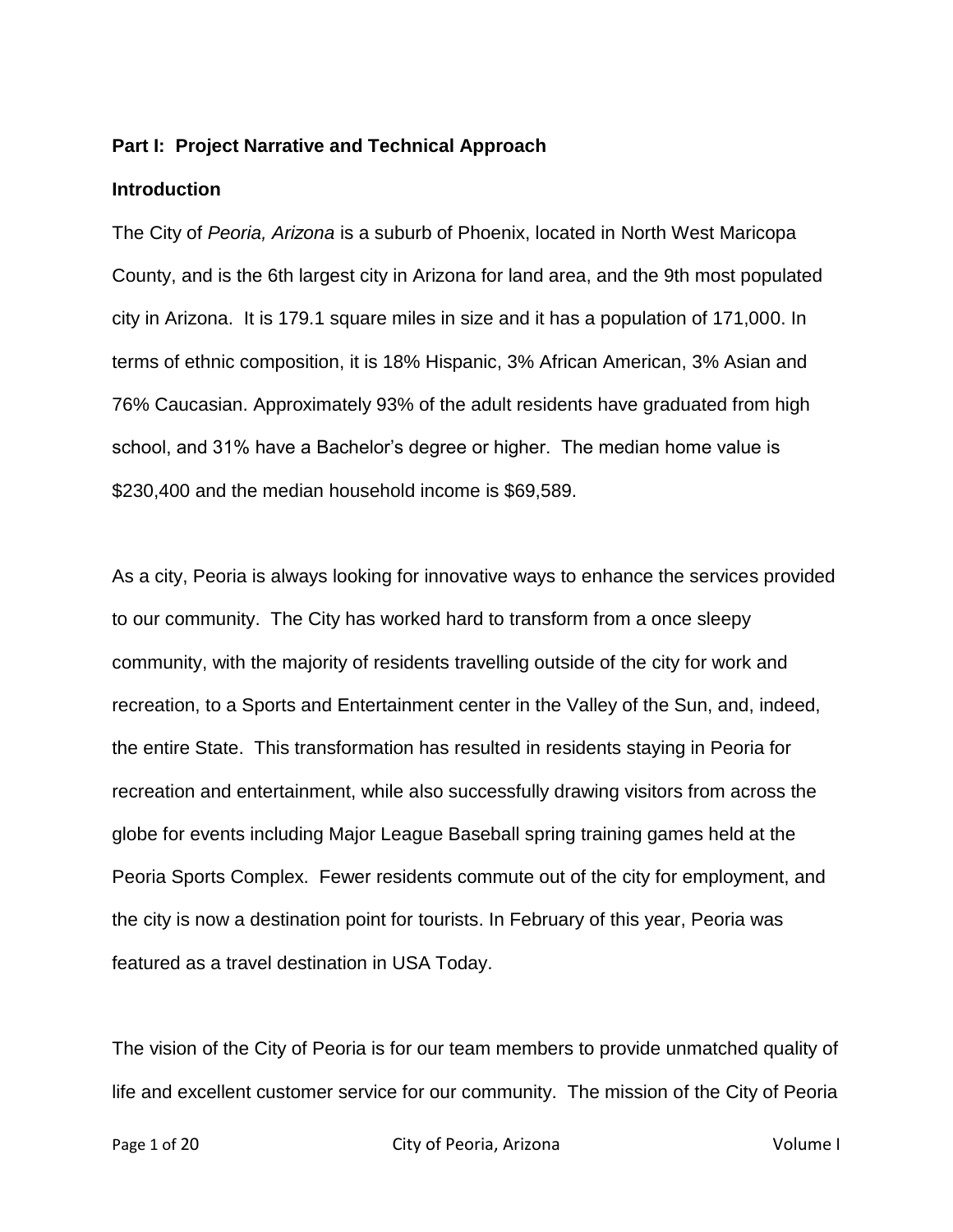is to provide excellent municipal services by anticipating community needs, creating partnerships, promoting sustainability and embracing diversity. Our values are ingrained in our city name **P**rofessional, **E**thical, **O**pen, **R**esponsive, **I**nnovative and **A**ccountable. As such, the City of Peoria is responsible for ensuring safe transportation that is easily accessible for residents and visitors alike, while also focusing on meeting the demands created by the development and growth in distinct areas including "Old Town" and the Sports and Entertainment District known as Peoria and 83rd Avenue or P83.

Safe and efficient transportation is a key objective for Peoria. The city currently offers several modes of transit including fixed route, Dial-A-Ride and ADA paratransit services and in April 2019 will launch Peoria On The Go (POGO) – Peoria's first circulator bus route that will connect residents from neighborhoods to the main entertainment district of Peoria as well as shopping clusters and the auto dealerships and repair corridor. The objective is to continue to use innovative and collaborative approaches to ensure that travel in Peoria is safe, efficient and able to respond to the changing needs of the community. Peoria works in partnership with neighborhoods and businesses strengthening growth efforts to provide an inviting and easily accessible environment to our citizens and the public. This strategy ensures that Peoria continues to be a desirable place to live, work, raise a family, seek education, recreate and conduct business.

Peoria's population is projected to grow by 10% or 17,100 residents over the next five to ten years. With this rapid growth projected, it is critical to understand the needs for the future, which must be envisioned now. To that end, the Peoria City Council has adopted

Page 2 of 20 City of Peoria, Arizona Communication of Peoria, Arizona Communication of Peoria, Arizona Communication of Peoria, Arizona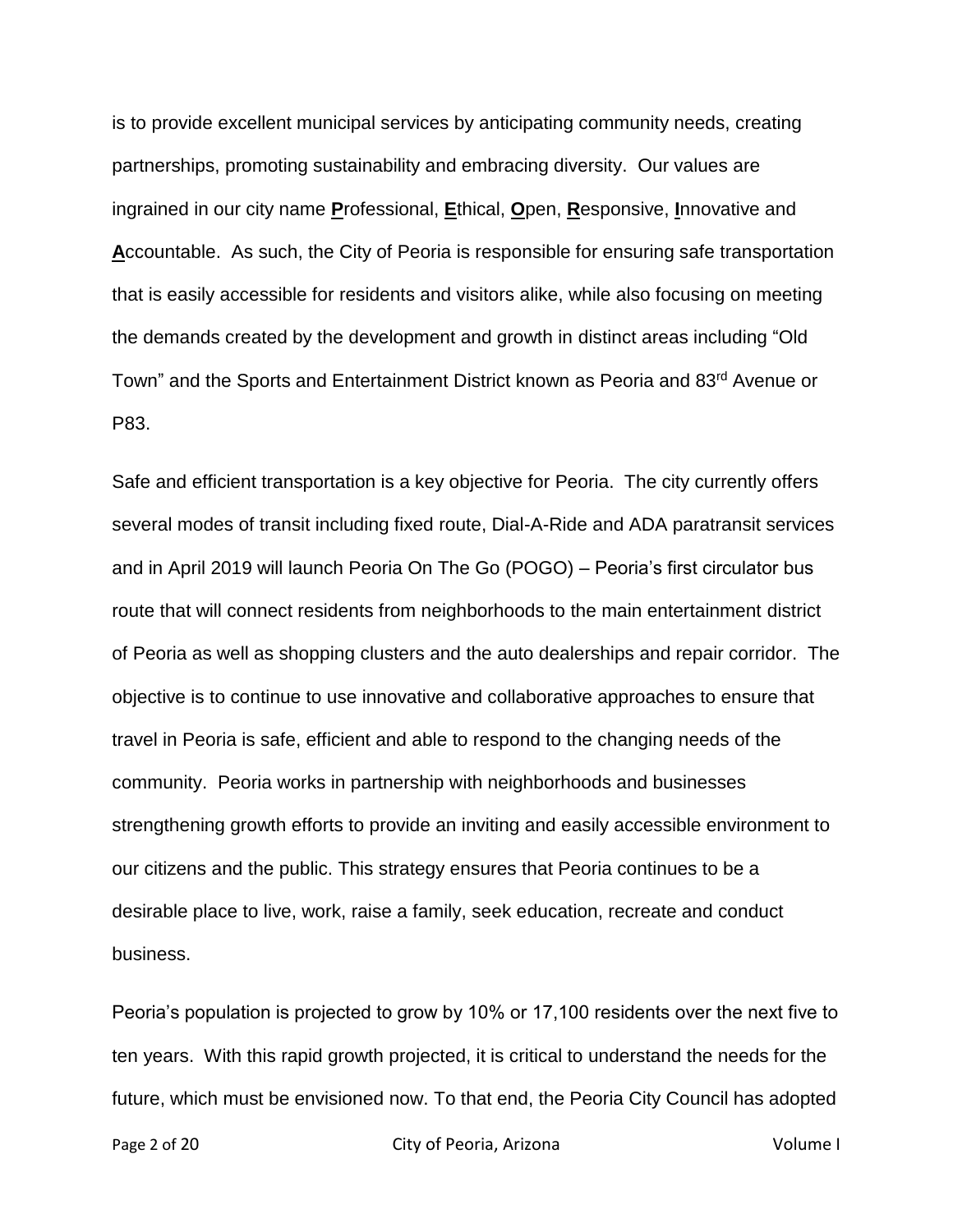Livability Goals to thoughtfully guide the city moving forward. These goal areas include Efficient Transportation, Economic Competitiveness, Healthy Neighborhoods, Smart Growth, Superior Public Service and Arts, Culture and Recreation.

Future growth will further increase the demand for safe and efficient public transportation services. During Major League Baseball (MLB) spring training and special events, there is a large influx of patrons to the two designated areas within the city. Autonomous vehicles will be an important component in the variety of transit services needed to deliver the best service possible to the community, and provide a technological, environmentally friendly edge to Peoria.

The City of Peoria is seeking \$750,000 in funding for two autonomous driving routes that will focus on first mile/last mile needs. The vehicles would be deployed in the most highly concentrated areas of need, the Old Town area and the City's entertainment district. Peoria is committed to contribute a cash match of \$150,000 to this program in a good faith effort to launch this service.

The P83 area is primarily focused upon entertainment functions, but also has employment, medical offices and residential components. The city is encouraging residents and visitors to rely on transit services and not be dependent on personal vehicles. An autonomous vehicle service would further encourage the use of transit, as autonomous cars would provide mobility for persons arriving in the area via transit, and others who use ride-share options to arrive at the entertainment district.

The second area of focus for this grant is the Old Town area, which is located in South Peoria, and is home to the municipal complex including city hall, the main library, a

Page 3 of 20 City of Peoria, Arizona Communication of Peoria, Arizona Communication of Peoria, Arizona Communication of Peoria, Arizona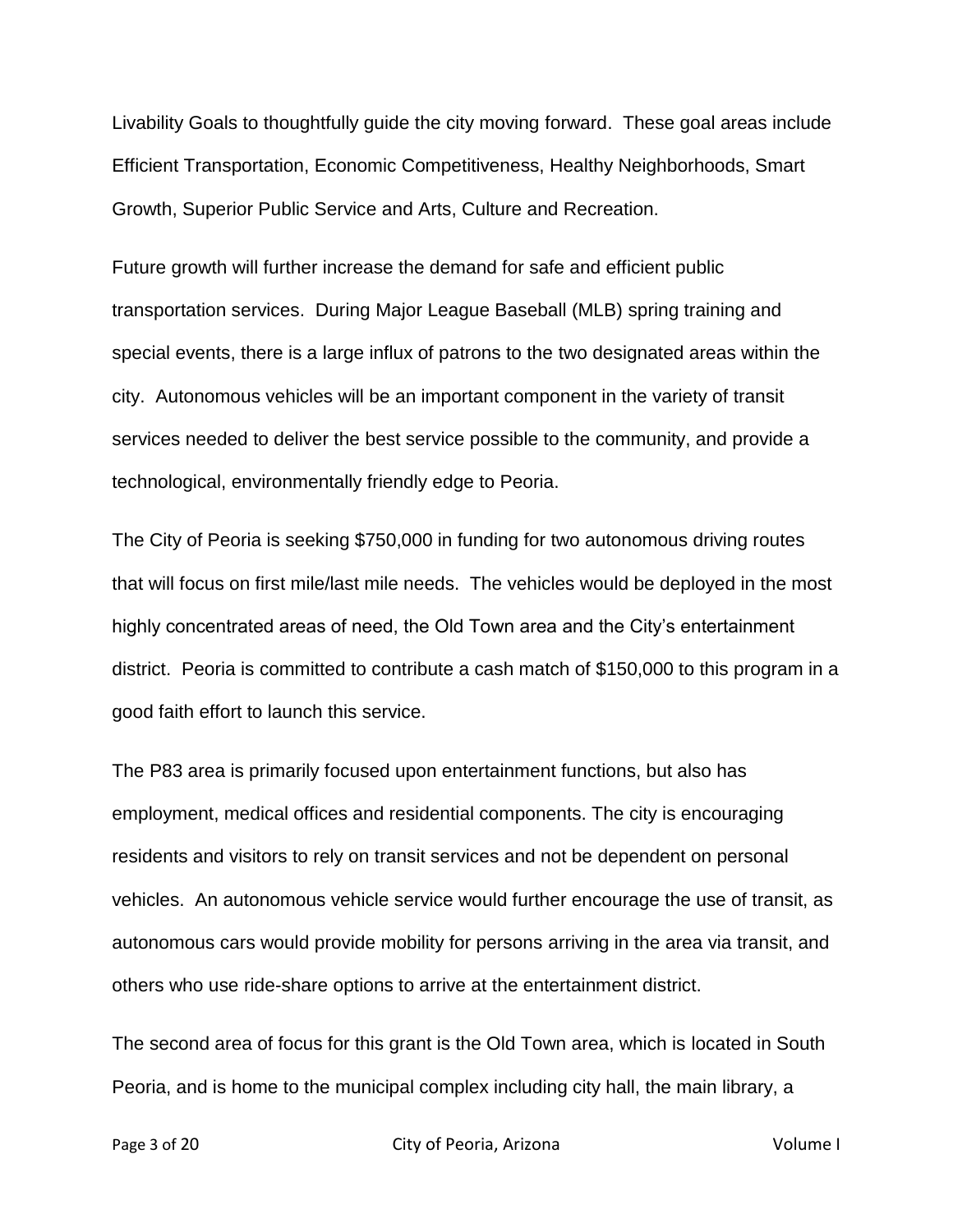performing arts center, the main police station and other city departments. The municipal complex is embedded in an area surrounded by historical and original homes and shops, the community and adult center (which includes unique programming for adults and youth with disabilities), as well as new neighborhoods with young families. The Old Town area is attracting new business including the development of a major health complex, restaurants and shopping. Old Town is also the site of community events and activities that draw residents and visitors to the area. Additionally, within the geofenced area there are low income and subsidized housing complexes associated with the Housing Authority of Maricopa County that would benefit from first mile/last mile transit service.

A grant from the U.S. Department of Transportation will allow our Transit Division to demonstrate a point-to-point public transit option using an autonomous van in two unique areas. This deployment seeks to provide data to support the safety and viability for an autonomous vehicle delivering point-to-point transit service in an environment with manual traffic controls (i.e. stop signs, mid-block crosswalks, yield signs), electronic traffic control devices such as traffic signals, with and without protected turning movements, and service on public rights of way (city streets), private property (such as store fronts and hotel porticos), and high traffic public property (municipal owned baseball stadium in the Sports and Entertainment District and the City Municipal complex in Old Town).

This free (to the rider) service further encourages economic growth in the community by offering new technology to meet transit needs in two distinctly different environments. It will also promote transit options that are available.

Page 4 of 20 City of Peoria, Arizona Communication of the Volume I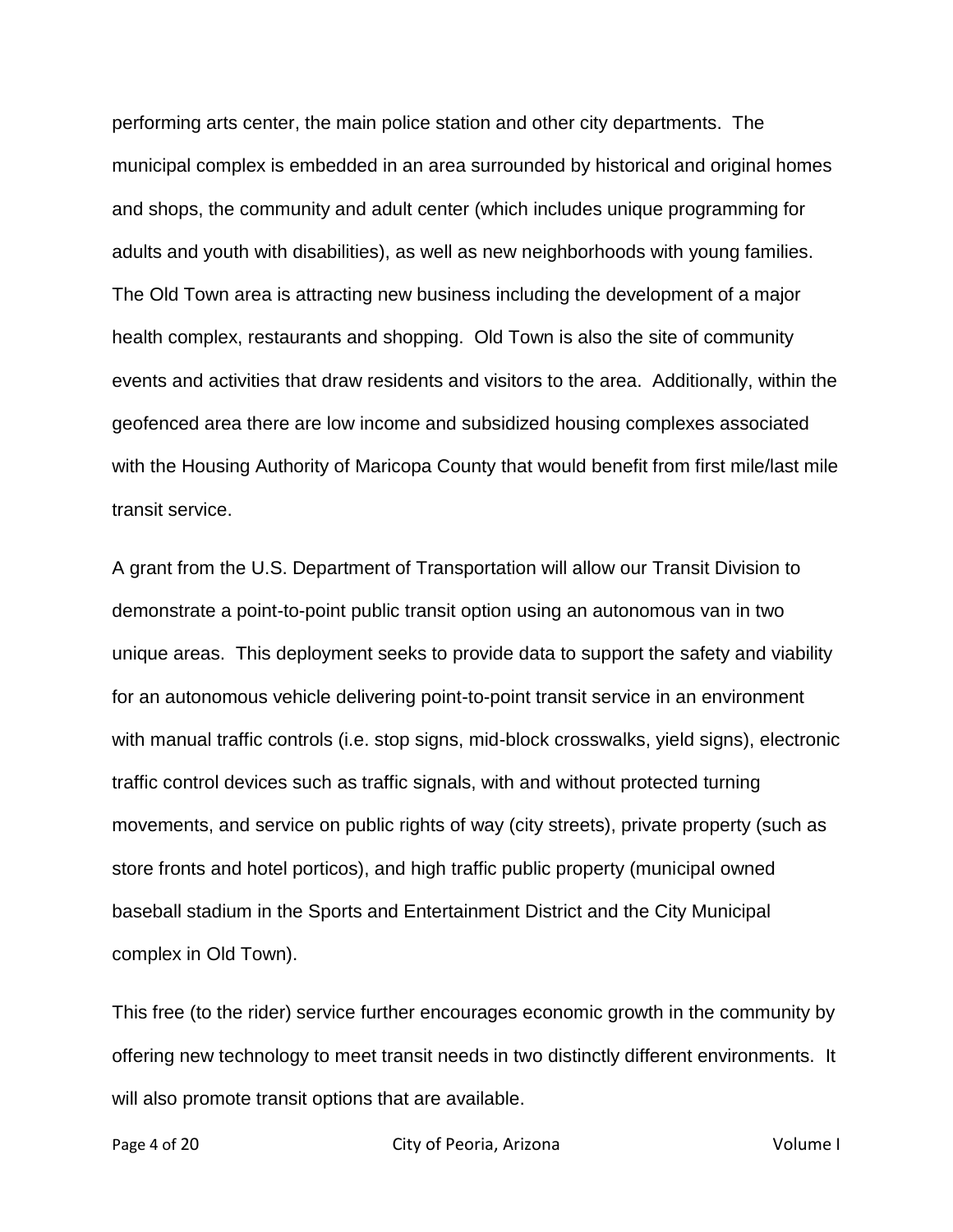The grant award will enable the City to continue to meet both the vision and values of the organization. If awarded, the program could be implemented as early as third quarter 2019.

### **Executive Summary**:

The City of Peoria, Arizona envisions this grant demonstrating autonomous driving systems in a ride-hailing capacity to provide first and last mile service as well as pointof-origin to point-of-destination services within two highly unique suburban districts. The demonstration will arm Peoria, and similar suburban municipalities across the country, with an understanding of how such service may compliment or detract from traditional transit service; operate on a mix of high traffic arterials, complete street collectors and low volume residential streets; as well as traverse private shopping complexes with bigbox stores.

The desired outcome of this project features deploying autonomous vehicles that rely on Light Detection and Ranging (LIDAR) and radar technology to transport citizens, visitors and patrons to entertainment, hotels, and doctor's offices within the P83 entertainment district and Old Town geofenced areas of the city. This technology will further enhance our transit program by offering citizens another way to traverse the area. Since Peoria is a fairly typical suburban area, the resulting findings can help implement similar programs throughout the country.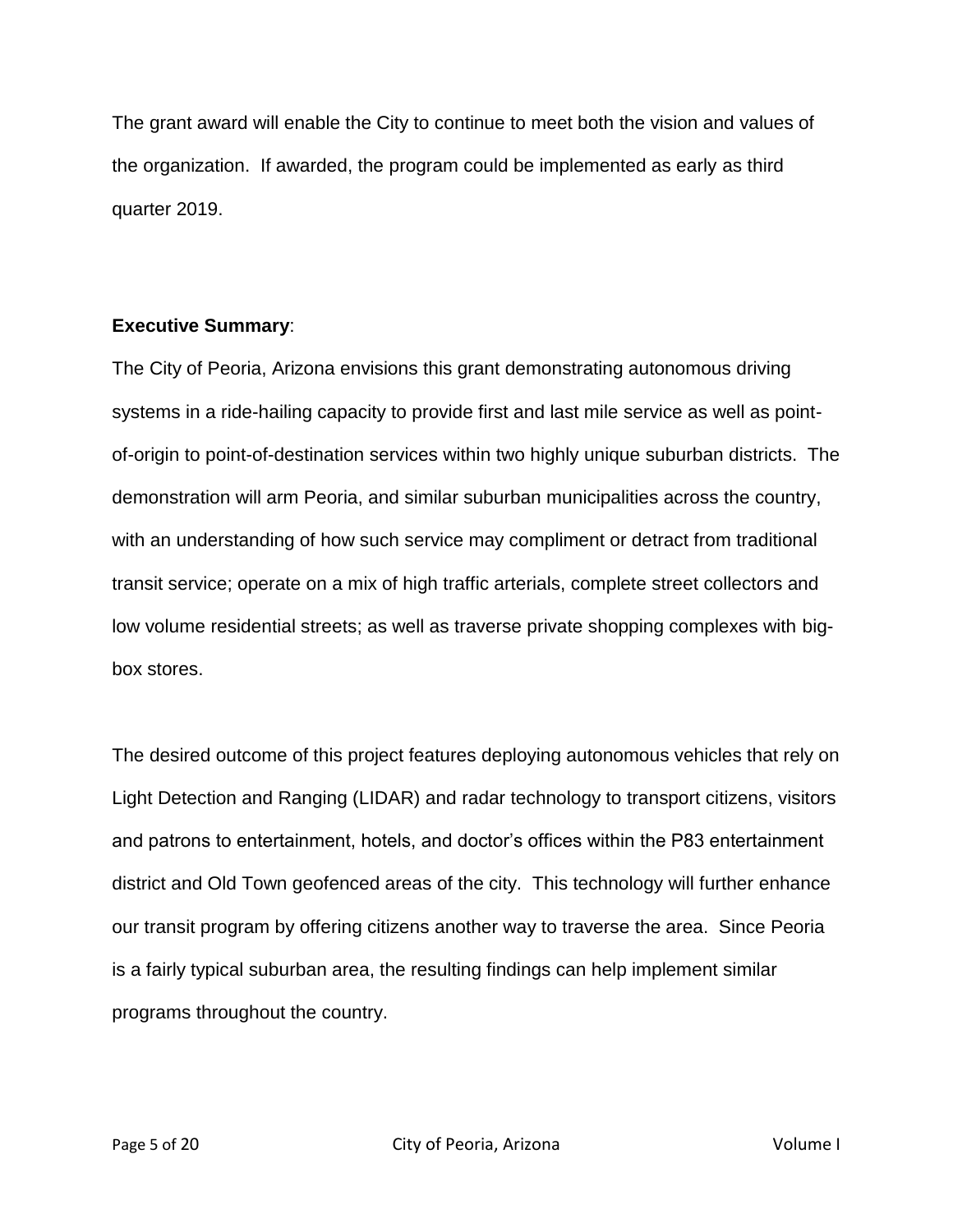The project will be completed in collaboration and cooperation with private entities including the proposed vendor, local businesses, citizens and visitors to the city. Cathy Colbath, Peoria's Transit Manager, will oversee the project with involvement from a multitude of city departments including Engineering, Streets, Economic Development, Communications, Sustainability and the City Manager's Office.

Issues and challenges addressed in this demonstration include the safe navigation of a variety of street conditions and traffic control devices; public awareness, acceptance and adoption or rejection of the technology; as well as usage of the technology within a larger public transit system.

The geographic area of the demonstration project will focus upon two subareas of the city of Peoria, Arizona. The primary area is a unique entertainment district known as P83. This district is anchored by the city-owned Major League Baseball (MLB) spring training stadium and field complex for the San Diego Padres and Seattle Mariners, which is used year-round for numerous events. The P83 district is host to a wide variety of restaurants, hotels, and shopping. It also includes a diversity of office, multifamily residential and senior living complexes. Lastly, this district is home to Huntington University and an assortment of medical offices and clinics. P83 entertainment district is a vibrant bustling place both in the daytime and in the evening.

Huntington University's is a four year degree university located within P83. It offers a digital media arts bachelor's degree and enrollment continues grow year over year. They have won awards for digital media arts in both years that they have competed,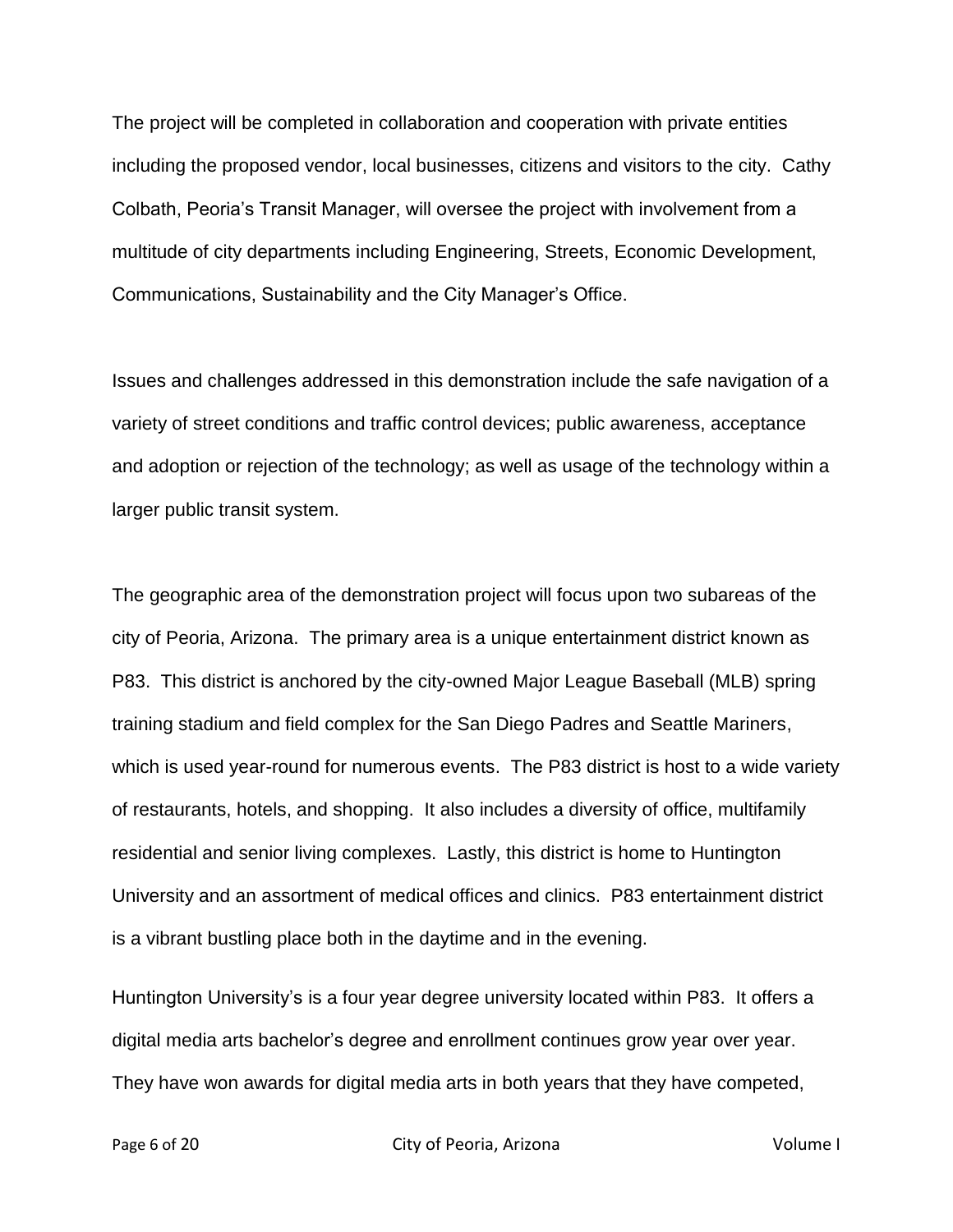competing with schools like Grand Canyon University and Arizona State University. The young and creative student body increasingly prefers the modern conveniences and easy access to activities in the region. Huntington University is bringing a new program to their campus in P83, Occupational Therapy, which will double the size of the student body and help it grow exponentially in these in-demand industries.

In the near future, Peoria's plans to strengthen its economic growth within P83 with an approximately 300,000 square feet of Class A office building as well as approximately 100,000 square feet of retail and restaurant space in a Corporate Lifestyle campus called Stadium Point on what is currently a portion of the Peoria Sports Complex parking lot. The City is targeting the high wage, high intellectual capital industries of Technology, Advertising, Media and Innovation. The workforce will be on the cutting edge of their own creative industries, and will demand quick access to local attractions in the area. Peoria also has plans for more office space in the area nearby.

The second demonstration area is Peoria's Old Town. Peoria's Old Town District is in the middle of a renovation and retooling to become the go-to place for increased employment, interesting restaurants, and vibrant entertainment. The 300-employee medical center and hospital, Maricopa Integrated Health Systems, is presently under construction in this area and stands on a 125-acre site that was recently rezoned to include multi-family housing, office buildings and an industrial park. Besides the employees, the facility will attract hundreds of patients from the entire region, all needing quick and easy transportation. Many people will use transit to access the services that will be provided there.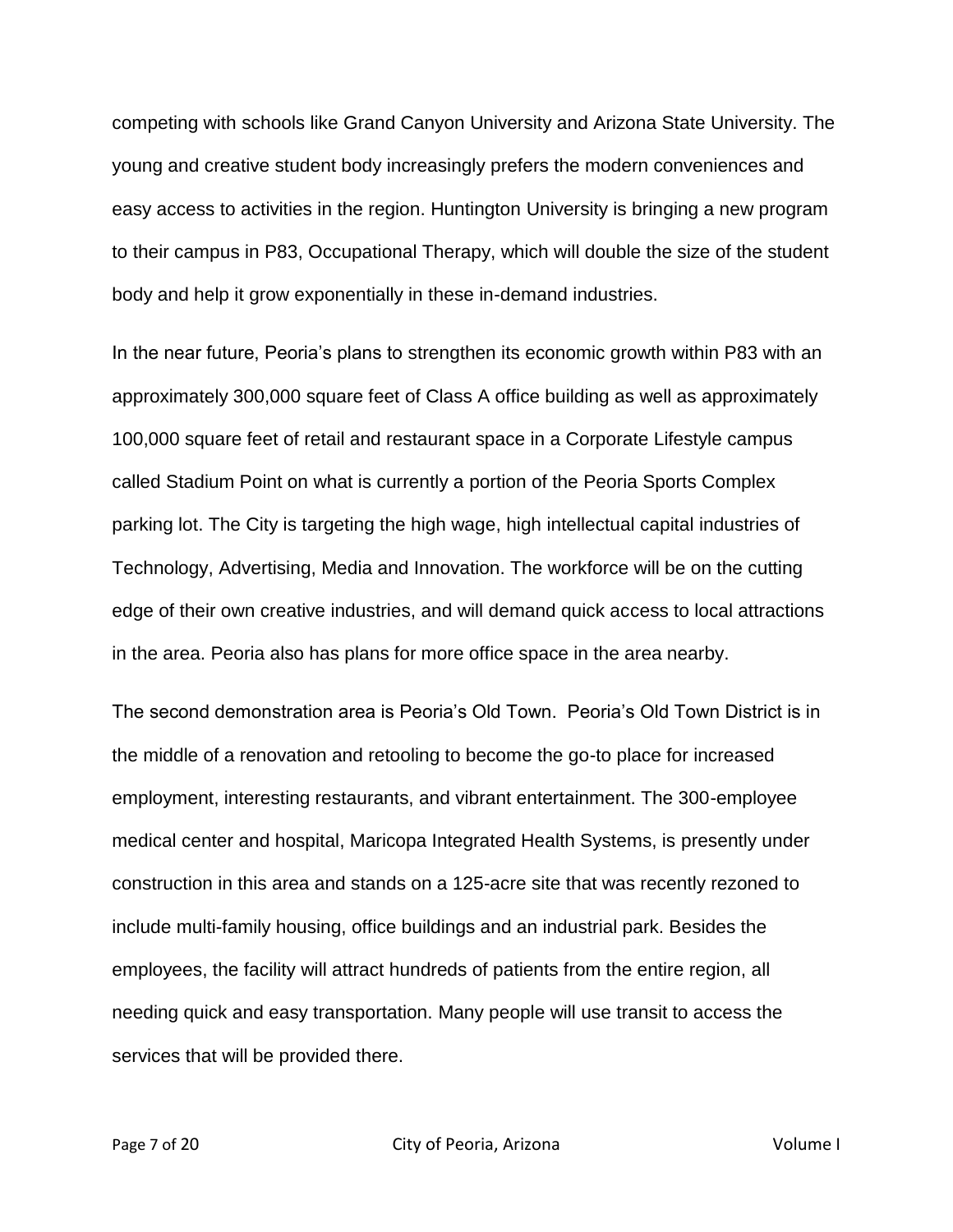The City of Peoria's Old Town district has large employment centers associated with the municipal campus, as well as key destinations such as the Center for Performing Arts, Community Center and central park that hosts community events. Lastly, this district is home to an assortment of retail establishments, historic single-family homes, and a mass transit park and ride with bus transfer center.

The proposed period of performance including preparation, implementation and evaluation is anticipated to be 18 months beginning as early as third quarter 2019. The estimated cost for this one-year program is \$900,000. Peoria is requesting \$750,000 from the Department of Transportation through this grant. The remaining \$150,000 will be funded by the city.

This project is instrumental to the enhancement of our transit plan. It provides a safe, free and convenient service to transport patrons to destinations within the designated areas.

#### **Goals:**

The program will initially deploy an autonomous van in a tightly geofenced area, a virtual geographic boundary, around the City's Sports & Entertainment district known as the P83 District. The project will deploy four autonomous vehicles; three in the P83 District area and one in Old Town. During times of peak demand or events, vehicles will be moved and deployed accordingly. Patrons can summon a car via a mobile application or through a sidewalk kiosk. Costs will include deploying six kiosks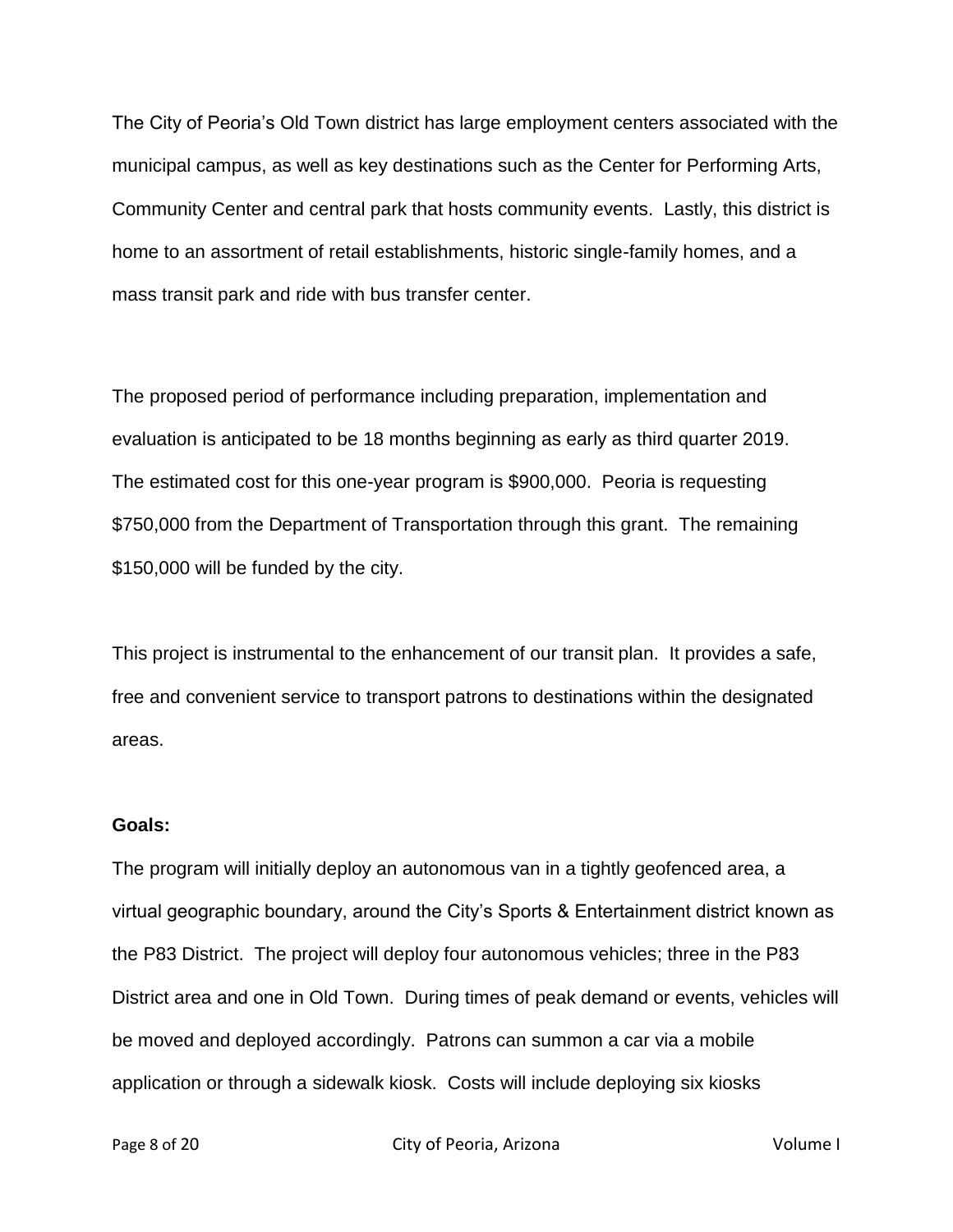throughout the designated areas. Each kiosk will house a tablet to arrange a ride on the vehicle.

Initially, the vans will have a safety driver in the front seat to acclimate riders to the driverless vehicle. Riders will use a mobile application to call the service, which will pick them up and deliver them to any point within the 2 square mile geofenced area free of charge. This service will enable the public to get acclimated to the service and enable the City to expand the program as needed to longer trips as this is accepted and adopted into the transportation plan.

The program will be implemented in phases. It will start with a driver at the wheel monitoring how the vehicle is running, then eventually the driver will be removed, and a chaperone will be in the front passenger seat assisting passengers and monitoring operations. The chaperone will eventually no longer be used, and the car will continue to be monitored remotely. This final phase is a remote operator that can see all monitors or items that a physical driver would see.

The vehicles have LED signage screens on the outside of the vehicle that communicate with pedestrians and other drivers about the self-driving cars. The screens will display messages such as "waiting for you to cross" and "passengers entering/exiting". This is a key safety feature as it is important to educate the public on how to react around driverless vehicles. As an added layer of safety, if the vehicle encounters a problem the driver, chaperone and remote operator can control the car directly. Once driverless, the rider has the ability to have the car safely pull over and stop quickly upon the push of a button.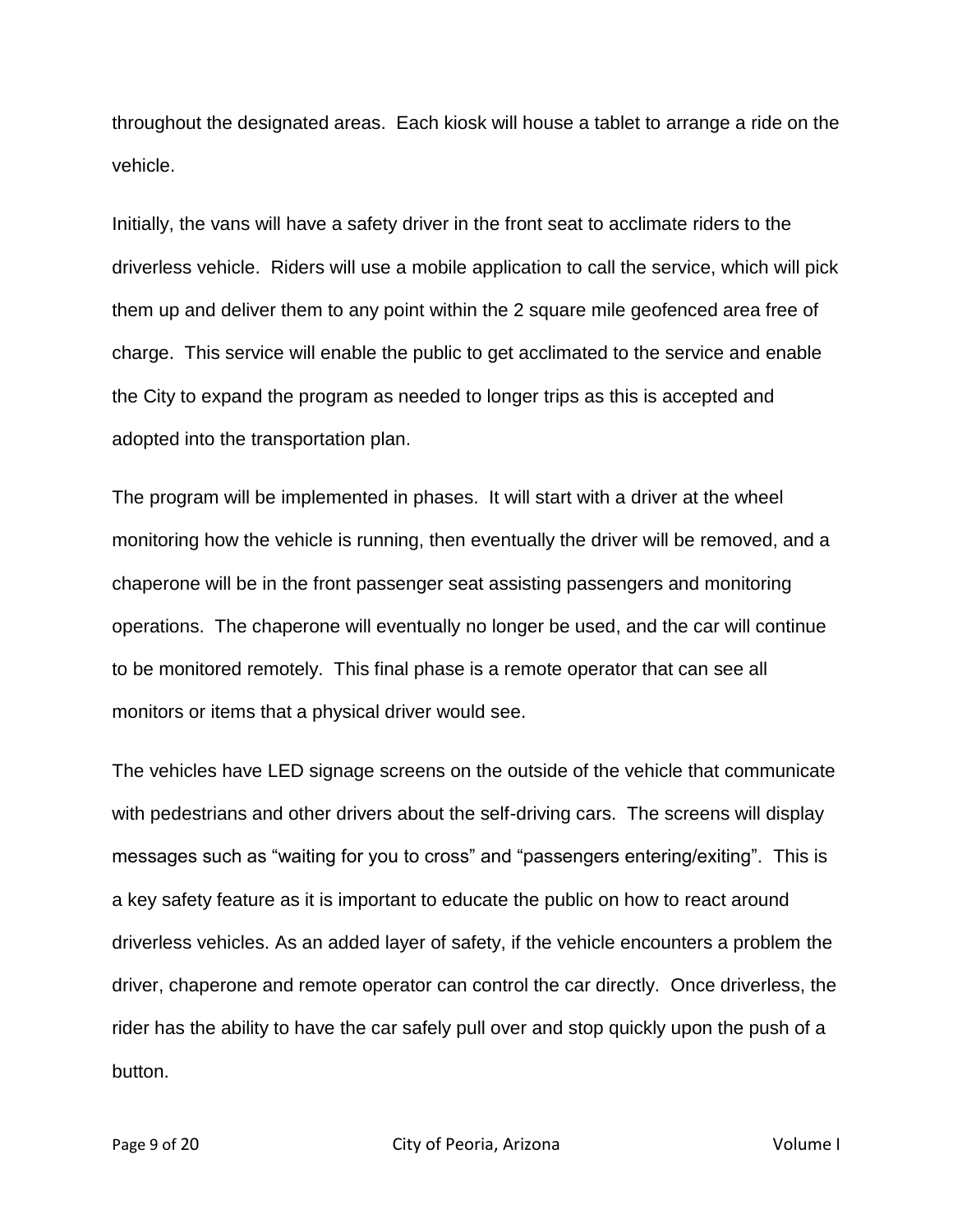This grant will help the public nationwide understand and feel comfortable with this technology, and enable Peoria to institutionalize the steps necessary to integrate this tool into a comprehensive transit system.

The City will educate members of the community about autonomous technology including the placement of information signs throughout the two proposed districts. Additionally, the city would meet with those within and outside of the geofenced area to educate them about the demonstration project. Community outreach, which includes social media, will create awareness, familiarization and adoption of this technology. Emphasis would be placed that it is a free to use service and the feedback gathered through the ride hailing mobile application would be available to the public. Outreach will further stress the various safety components of the vehicles and how the technology works.

Riders that use the mobile application to hail a ride will be able to provide feedback on the trip. A survey will be sent through the mobile application upon the completion of the trip. Customer satisfaction scores will be captured on how the drivers felt about their safety, smoothness of the ride, how timely it was, overall satisfaction and if they would recommend the service to others. With the award of this funding, Peoria's experience will be a model for replication in suburban America. This geofenced district has a distinct mix of destinations such a restaurants, big box stores, hotels, medical offices (including urgent care facilities) a hockey rink, a MLB spring training complex, and a variety of residential uses including single family and multi-family neighborhoods.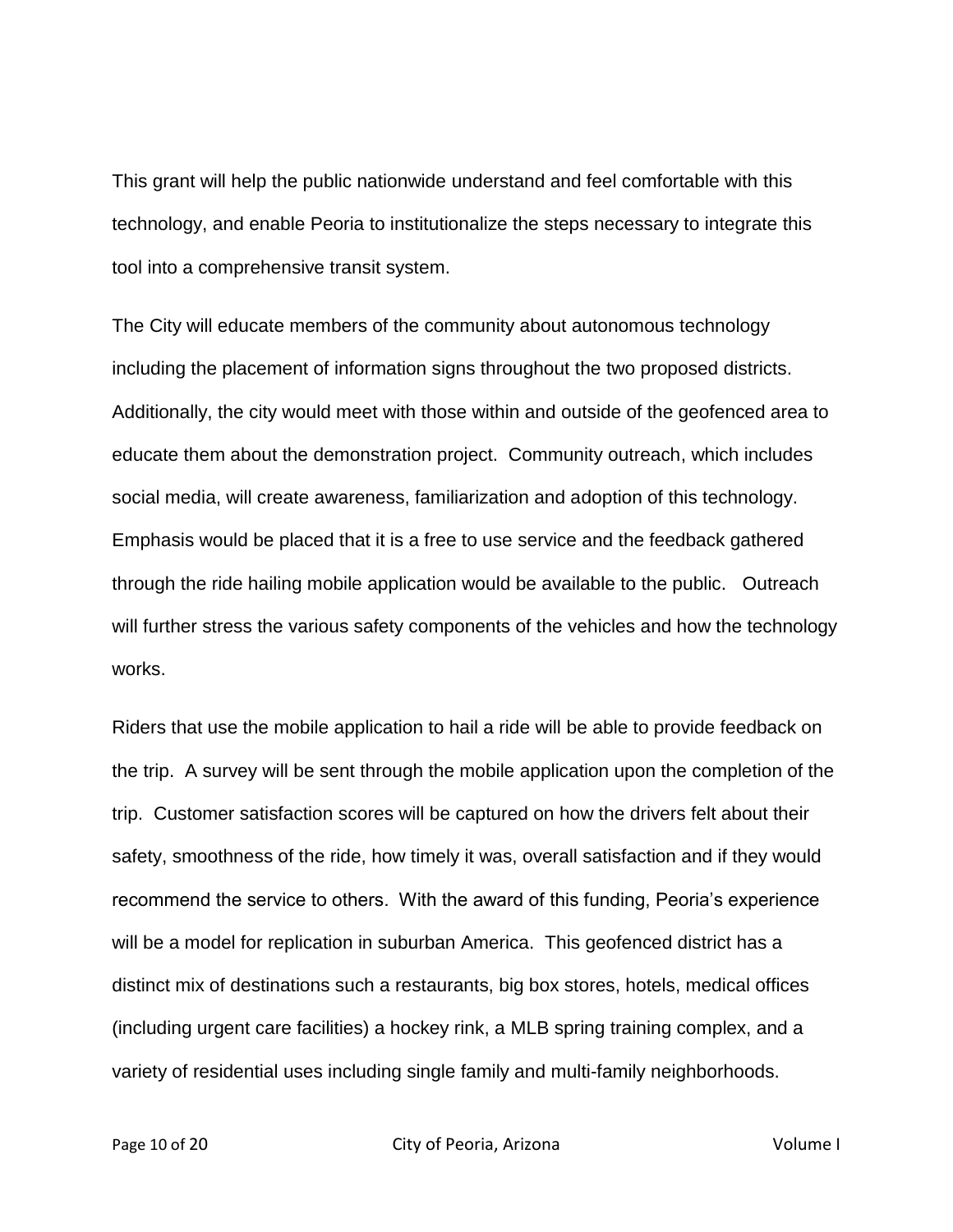Understanding how an autonomous vehicle interacts with each of these typical suburban elements will be a key part of this demonstration project.

Safety is paramount. Riders will have the car to themselves and their party for the ride. They do not have to share the ride with strangers. Each request is individual, and no one is entering a vehicle with a rider that they do not know. The rider will receive a pin number to enter the vehicle to ensure it is the rider who hailed the vehicle through either the kiosk or mobile application.

There will be display screens on all four sides of the vehicle. The display screens alert drivers behind the vehicle that it is stopping to drop off passengers. Signs are placed throughout the area to include pickup and drop off zones. This service will also benefit the elderly to transport them to medical appointments or businesses. The trip will not start until all passengers have buckled their seat belt. The vehicle has sensors that indicate if the seatbelt has been secured. The vehicle also has a telematic "black box" that records the vehicle's functions.

Peoria and the selected vendor will work with the community and Peoria city staff to educate them regarding safety. This will include first responder training, traffic management training, outreach, social media and community days. The vendor will also educate the public via press releases for local, state and national media.

The vendor will hire local employees, focusing on veterans for vehicle and technology maintenance. Vehicles are maintained and inspected every evening.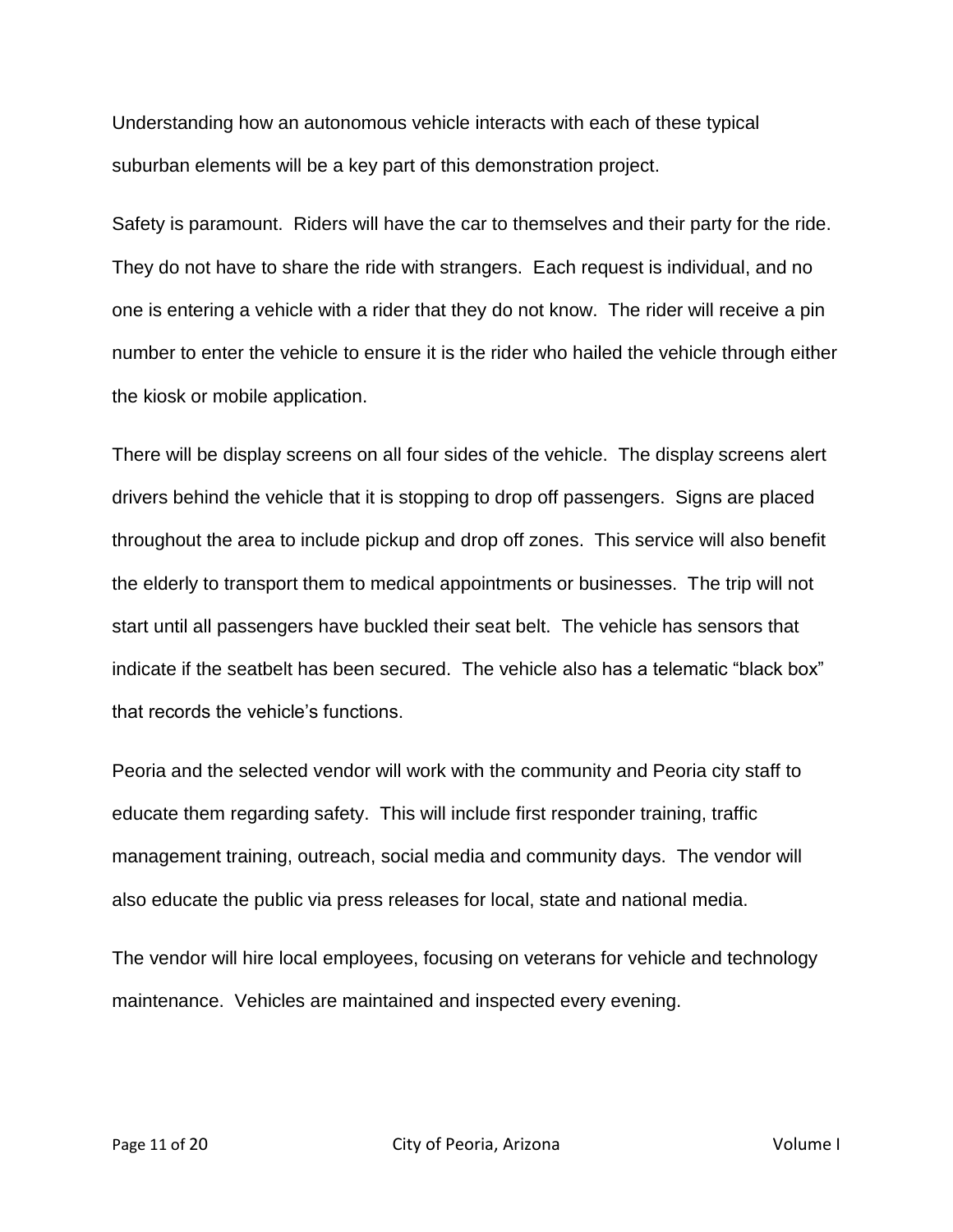#### **Focus Areas:**

This program enhances our current transit plan by helping riders quickly and safely traverses the first or last mile of their trip as well as from point A to point B within the geofenced area at no charge. This can boost the economy and sales in the designated areas as patrons can quickly and easily jump from place to place where there is no public transportation available. Temperatures in Peoria exceed 100 degrees approximately 110 days per year. This technology assists patrons that may not normally leave air conditioned areas on warmer days to experience and navigate what the designated areas have to offer and get to their destination.

This project will enhance economic vitality though such uses as trips from hotels to the stadium, offices to restaurants, university to apartment, and residents to shopping outlets.

The potential vendor uses radar, LIDAR and High Definition (HD) cameras to create a 3-D model of the area. The car uses this technology as sensors. The potential vendor has trained the artificial intelligence model to recognize and categorize 10,000 objects and respond to them based upon the individual item. The technology to operate the car is contained within the vehicle. It is not based on outside signals, such as Wi-Fi, so the potential for a cyberattack is minimal. Additionally, the vehicle is monitored remotely. When there is no longer a safety driver in the vehicle, if there is an issue, a remote operator can make the vehicle come to a safe stop. If a traffic signal is not working, or a sign is down, the vehicle will come to a safe stop and ping the remote operator for

Page 12 of 20 The City of Peoria, Arizona The Columbus Columbus Volume I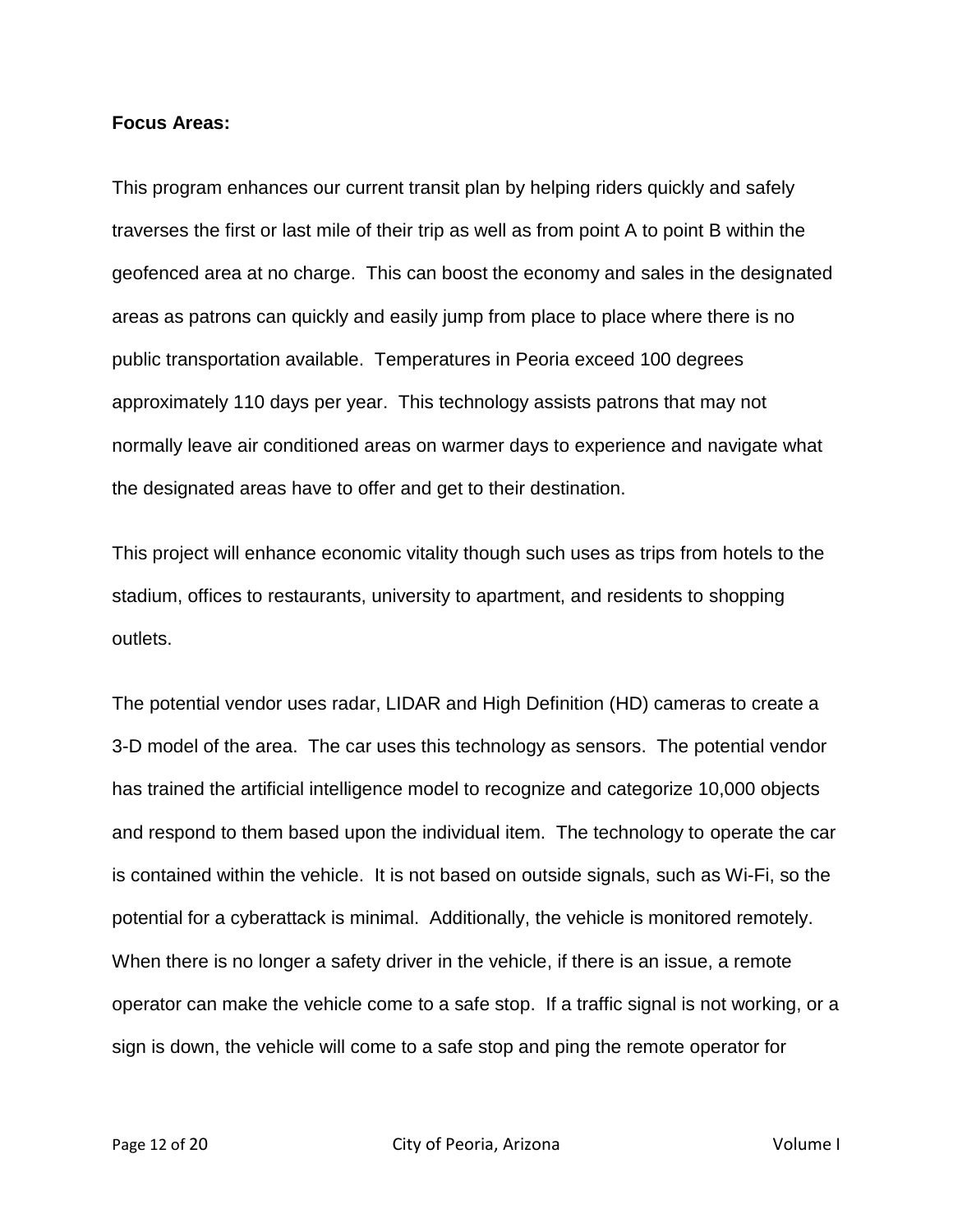instruction. It also notifies the city of any street condition issue in a manner that would potentially expedite a repair.

The potential vendor has proven the viability of its prototypes in other similar municipal markets.

Transportation challenged populations are currently identified and serviced by the city of Peoria's dial-a-ride program. This program will complement the autonomous vehicle demonstration.

#### **Requirements:**

Peoria has had discussions with potential vendors that utilize L3 technology. This technology has been proven in prior markets and is ready for deployment in Peoria. A demonstration could be arranged quickly after the grant has been awarded. The vendors are able to share deployment operational data in real-time. The information available includes: location of the vehicle, passenger count, service uptime, utilization, disengagements, cancellation rates and other useful metrics that will enable the city to make better planning decisions for municipal transit infrastructure and future development. Vendors are also able to share information with third party data storage providers for analysis by the Department of Transportation. The data transfer would be one-way only, digitally secured, and encrypted via redundant cellular networks.

Operational data can be thought of in two levels, higher and lower. Operational data occurs at the higher level and includes things such as GPS location, pick-up and dropoff location, implied speed through GPS triangulation, etc. Telematic data occurs at the